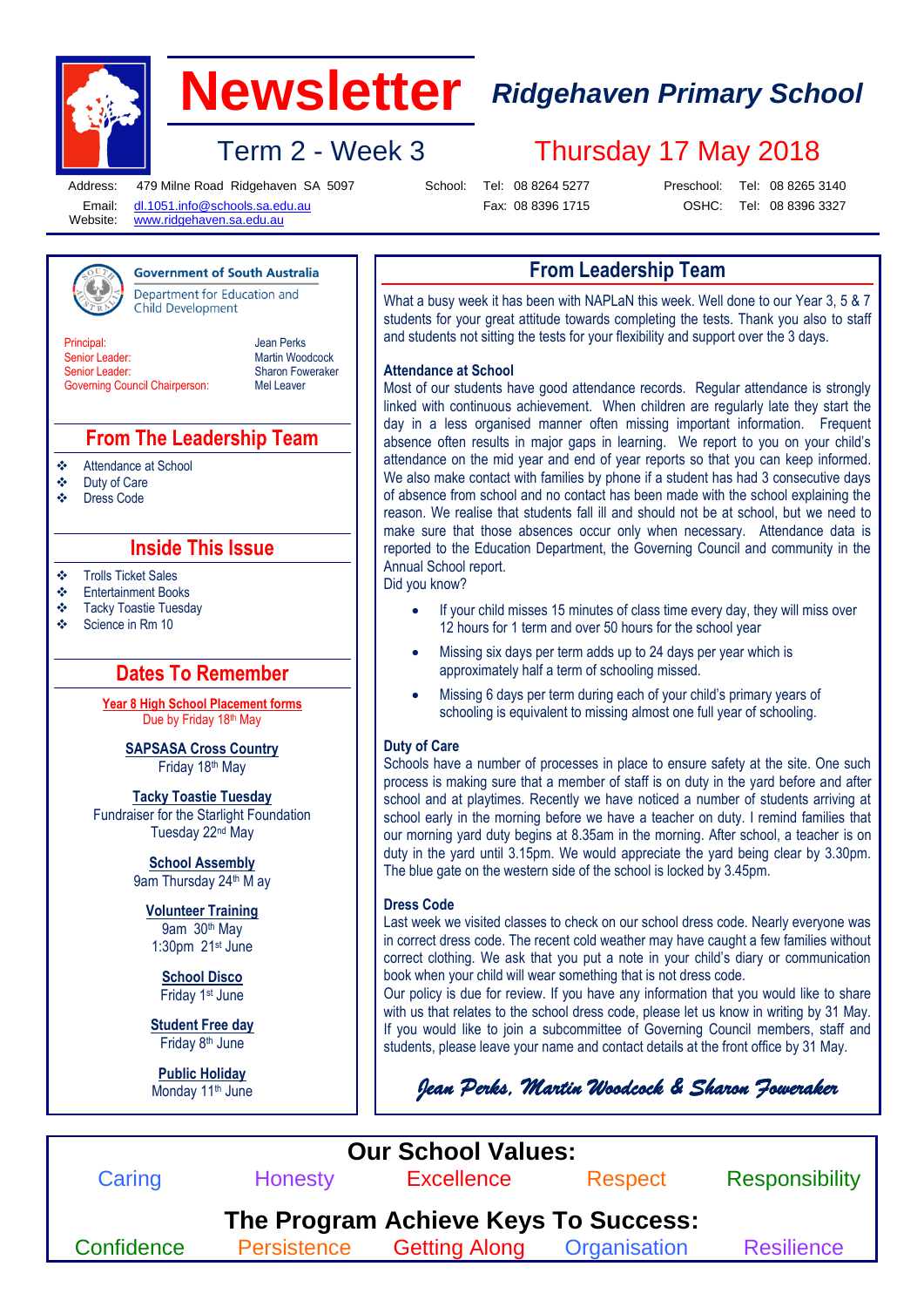

**Trolls School Production Golden Grove Arts Centre**

**Monday 30th July 6pm Tuesday 31st July 6pm**

**Cost: \$12.30 (inc GST)**

**Book online at https://trybooking.com/book/event?eid=383506**

### **Entertainment Books**

To purchase your book, come to the front office to pay in person or use the link below for a digital copy.

<https://www.entertainmentbook.com.au/orderbooks/160r869>

Entertainment books will be sent home with your child on Thursday 24<sup>th</sup> May. If you do not need a book sent home, please contact the front office.

For only \$70, Entertainment™ Memberships are packed with hundreds of up to 50% off and 2-for-1 offers for the best restaurants, cafés, attractions, hotels, accommodation, travel, and much more. So get in early, before they sell out.



## **Tacky Toastie Tuesday**

Next week is Tacky Toastie Tuesday. Don't forget to order those nice warm toasties and drinks for lunch next Tuesday the 22nd of May. If you do not have an order form let your child's class teacher know and another one will be provided. Remember all proceeds for the day will donated to the Starlight Foundation, helping young children and their families deal with childhood cancer.

Students will be able to wear tacky clothes and we encourage students to wear a mismatched outfit for the day. Maybe odd socks, maybe two different shoes, be creative with your fashion style. We just ask that the clothing that you wear is appropriate for school with enclosed shoes, shoulders covered etc. Other than the clothing being appropriate, go crazy. We are asking if you could give a gold coin donation to your teacher on the day.

Thanks for your support; it will be a great day